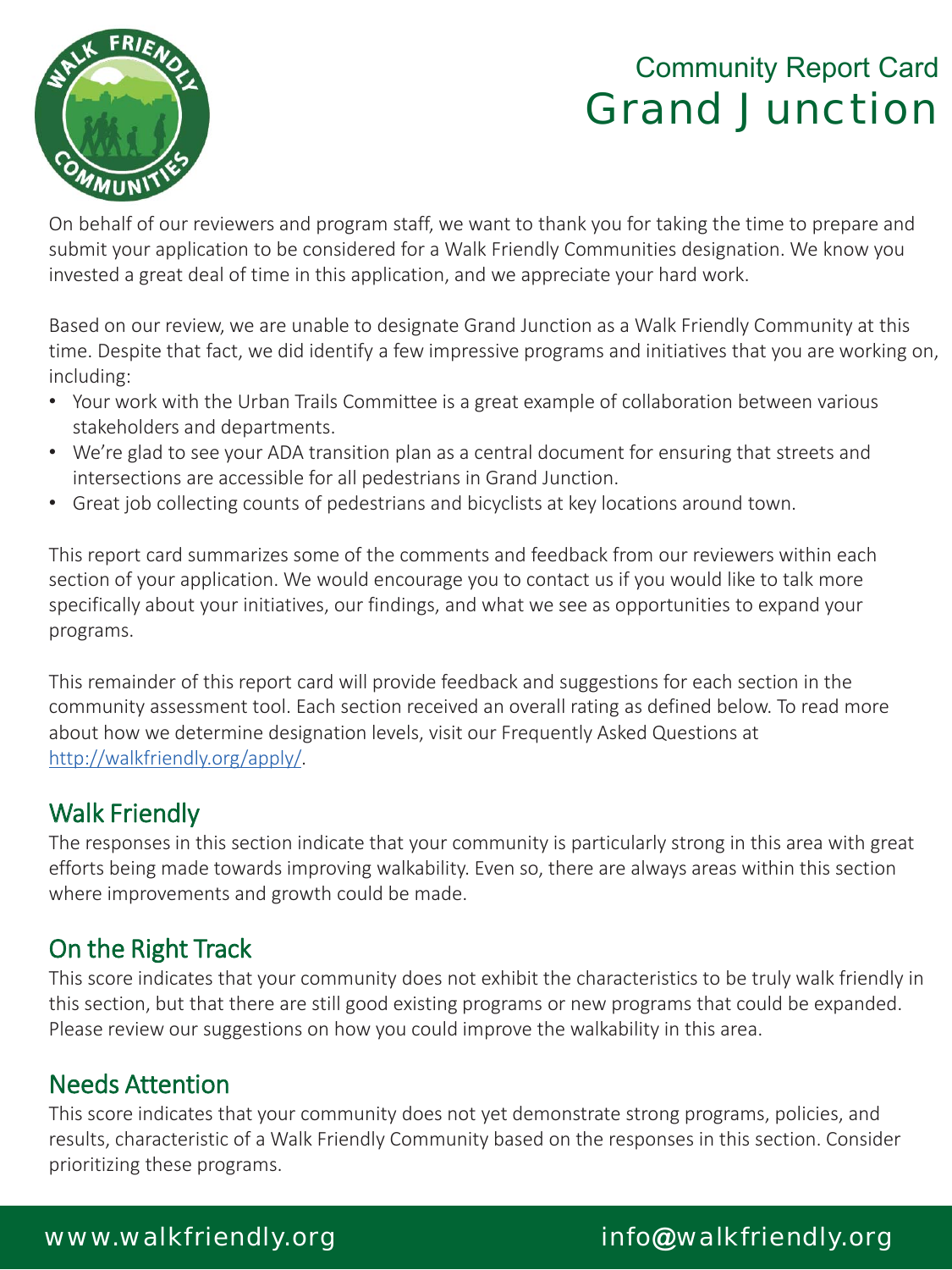## Status of Walking **Walk Friendly**

It's good to see that pedestrian fatalities and injuries are not very high compared to other cities of your size. Based on your population, the rate of pedestrian injuries and fatalities is lower than what we might expect.

We recommend to devote more time formally to a coordinator position that focuses on pedestrian and bicycle issues. A community the size of Grand Junction would really benefit from having a person devoting at least half of their time to walkability and pedestrian safety in the community. Pedestrian coordinators keep programs on track and provide valuable energy behind walking-focused initiatives.

## **Planning Community Communist Communist Planning Communist Communist Communist Communist Communist Communist Communist Communist Communist Communist Communist Communist Communist Communist Communist Communist Communist Com**

One big recommendation we have is to tie your various planning documents together in a dedicated pedestrian safety action plan. That will allow you to identify some performance targets and metrics to guide your activities related to improving walkability and pedestrian safety. Such a plan would go beyond the circulation plan and other more general plans, and tie in behavioral programs, policy changes, and other initiatives to help support a walkable community. FHWA offers guidance here.

We think it's important to set some specific targets for your safety goals and your mode share goals. By setting a target, you can have a clear goal to work toward. the FHWA Guidebook for Developing Pedestrian and Bicycle Performance Measures may provide some ideas for good measures to use.

We see an opportunity to move the needle on reducing vehicle trips by tightening up some of your parking policies to ensure that the city isn't promoting an oversupply of parking and that parking is designed in a way that enhances, not hinders, the pedestrian realm. Look to the Victoria Transport Policy Institute for inspiration and ideas for the sorts of parking standards (like parking maximums or absence of minimums) you can couple with parking policies and strategies to encourage more walking. For examples from Walk Friendly Communities, check out Asheville, NC, and Bend, OR. Creating a standalone parking plan, like this one from Denver, is a great way to formalize all of this.

While it's good to see that you have a complete streets policy, it's not clear how it's being implemented. We found a 2018 draft policy online, so it's possible that you're in the process of updating this. Focusing on implementation is a critical step, so you may want to consider updating policy language if you aren't doing that already. Be sure to check out the National Complete Streets Coalition for useful guidelines and model policy language. You'll want to prioritize strong language to make it difficult for exceptions to be made.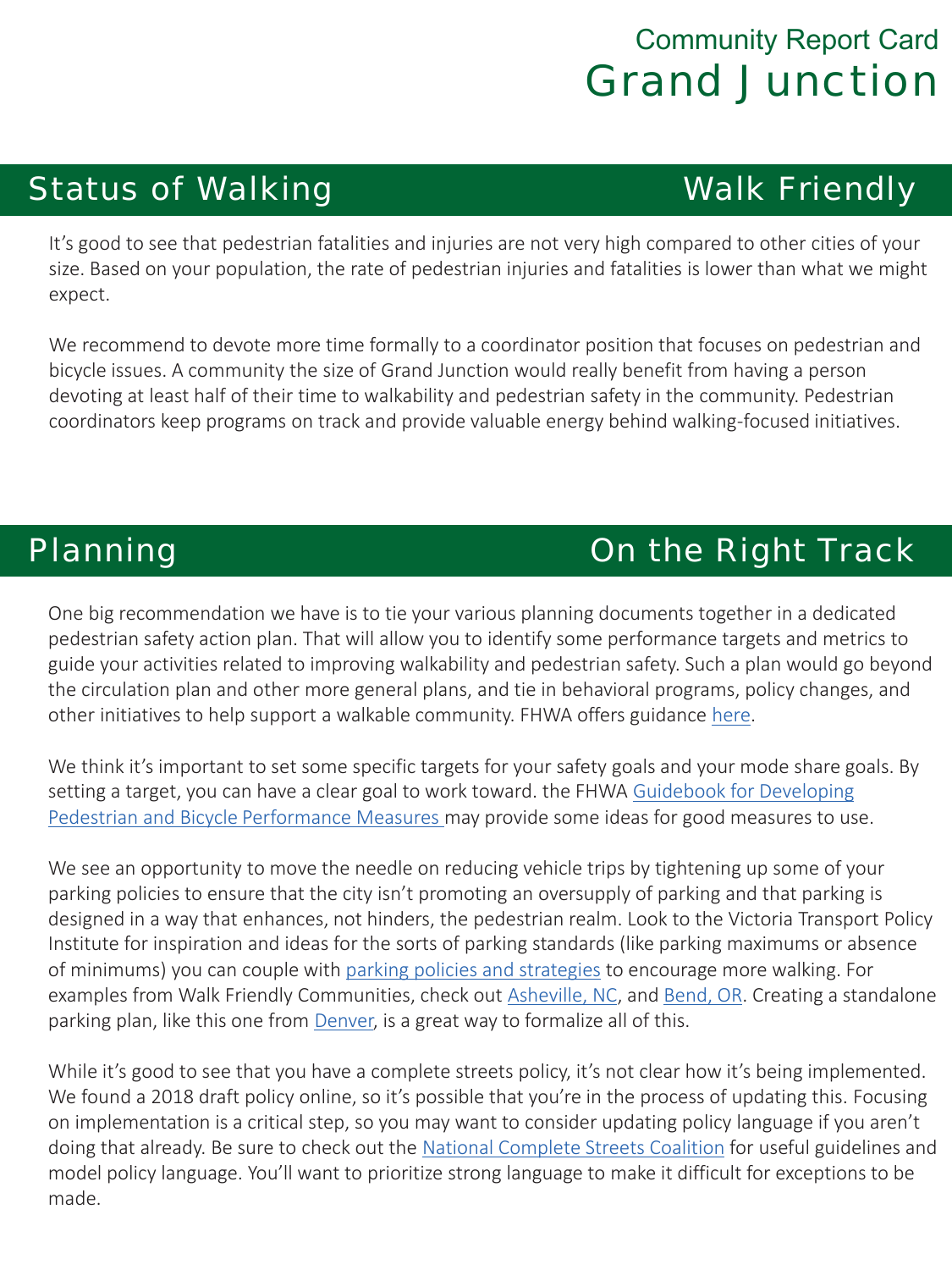### Education/Encouragement Needs Attention

It's great to see that you've got some participation in walk to school programs. You should consider expanding these activities beyond International Walk to School Day. To take your SRTS program to the next level, here are some helpful examples (regardless of whether the city takes the lead, there is always a role to play):

Silver-level Austin's Public Works Department has a Child Safety Program that provides pedestrian safety education to children and adults. They also sponsor a Walk, Bike, & Roll program. Fort Collins produces an annual summary of SRTS activities and has a goal to provide in-depth SRTS programming to every K-12 school once every three years.

Regular staff training may be another area of improvement for Grand Junction. Ongoing education for professional staff underscores the priority a community places upon the importance of walking, walkability, and pedestrian safety. You should take some extra steps to educate not only planning and engineering staff, but law enforcement, health professionals, and others with regard to pedestrian accommodation and safety. By educating public officials, communities can help ensure that ordinances and policies that support walking are actually implemented. The PBIC offers some training courses and free webinars.

We're encouraged by the first open streets event held in 2018! These events focus community attention on the importance of active transportation and celebrate walking and biking, and having the City spearhead the effort sends a message about how these issues are being prioritized. Consider expanding the program in the future: There are many other Walk Friendly Communities that can provide inspiration, including Charlottesville, Seattle, Charlotte, Louisville, Minneapolis, & Evanston.

Though you're working on bicycle wayfinding, pedestrian scale wayfinding would enhance the pedestrian experience in Grand Junction. You could start small with temporary (and affordable) signs from Walk [Your City] and then look for local business partners to help expand the system with permanent signs. In Washington D.C., the Downtown BID led the effort of 30 stakeholder groups to develop a citywide system that is now slated to expand to neighborhoods beyond downtown.

# Engineering On the Right Track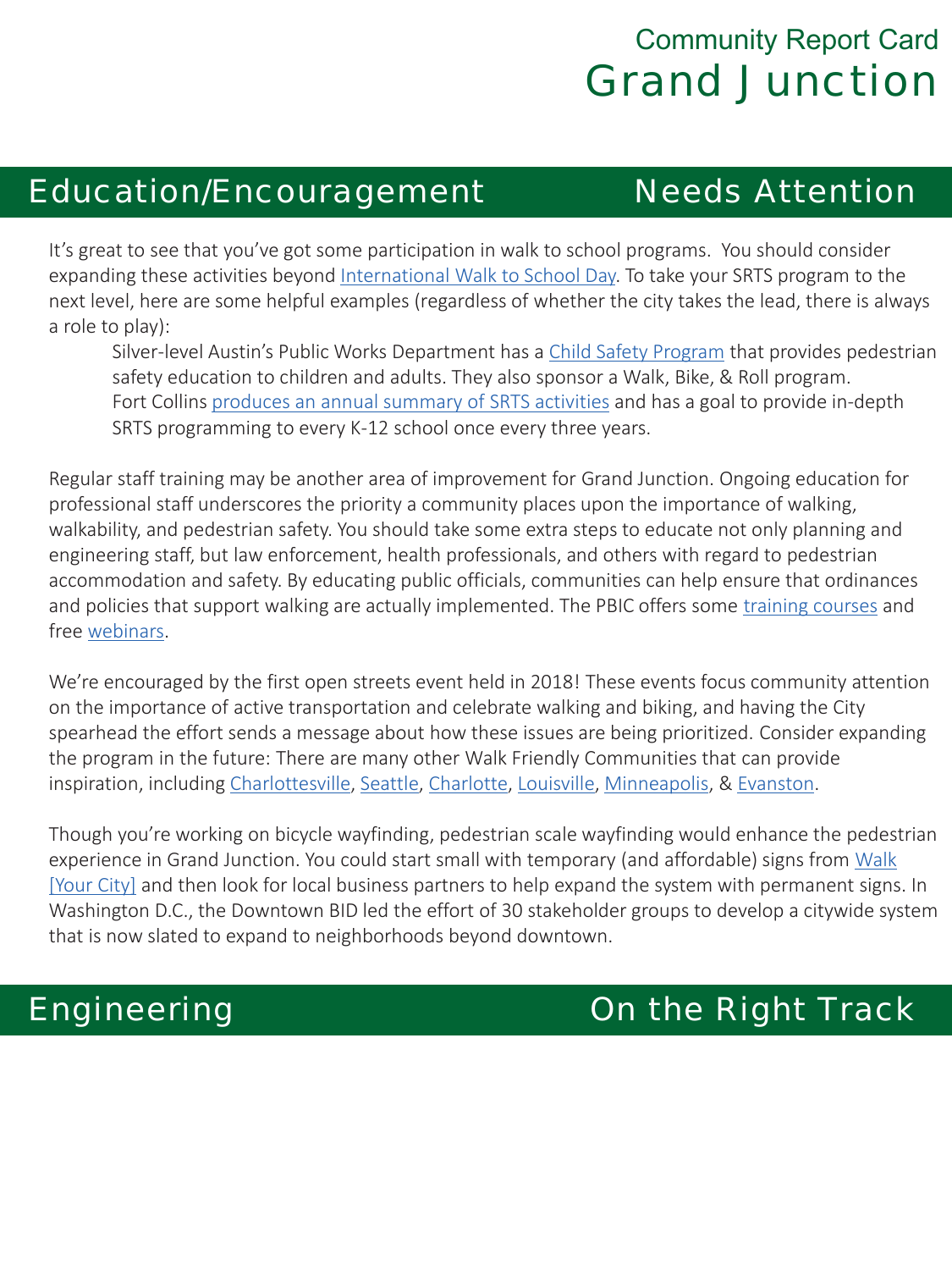### Engineering On the Right Track

Expanding your sidewalk network is one of our top recommendations. We realize funding is a major constraint, but sidewalks are the basis for any pedestrian network. To help fill in sidewalk gaps and prioritize repairs, we recommend this approach from Gold-level Corvallis, OR: each year, the Sidewalk Safety Program surveys one of 11 districts in the city. The repair criteria are specific, to ensure consistent application in every situation. Corvallis's Sidewalk Maintenance Fee provides an annual source of funding to do this work, and the city will repair defects each year up to the amount of funding available.

A big part of your complete streets program should be the development of implementation or design guidelines. If you can update and strengthen your policy around complete streets, you would then benefit from having a standard set of implementation guides that transportation planners and engineers can use to make decisions about incorporating these principles into roadway projects. Take a look at the Design Guidelines from Portsmouth, NH, for inspiration.

## **Enforcement Needs** Attention

We recommend that you conduct targeted speed enforcement at locations with high pedestrian volumes or a history of safety problems, as people walking are some of the most vulnerable road users. Your application mentions that speed enforcement locations are based on complaints but using a more datadriven approach to target areas with highest risk might be a better strategy. We suggest that you explore opportunities to implement automated enforcement, which has been proven to be extremely effective. Seattle explored this type of program, found success, and ended up expanding it. Coupled with other forms of speed enforcement, this would be a great way to bring law enforcement into the mix on your safety programs.

It sounds like you have several officers certified as bike patrol. Consider working with your safety patrols to develop a program for providing regular foot and bike patrols in different parts of the City. We like the Neighborhood Resource Officer program in Santa Monica, which seeks to create opportunities for law enforcement officers and community members to interact more regularly. Shifting some patrols to foot or bike can make law enforcement officers more accessible as community resources.